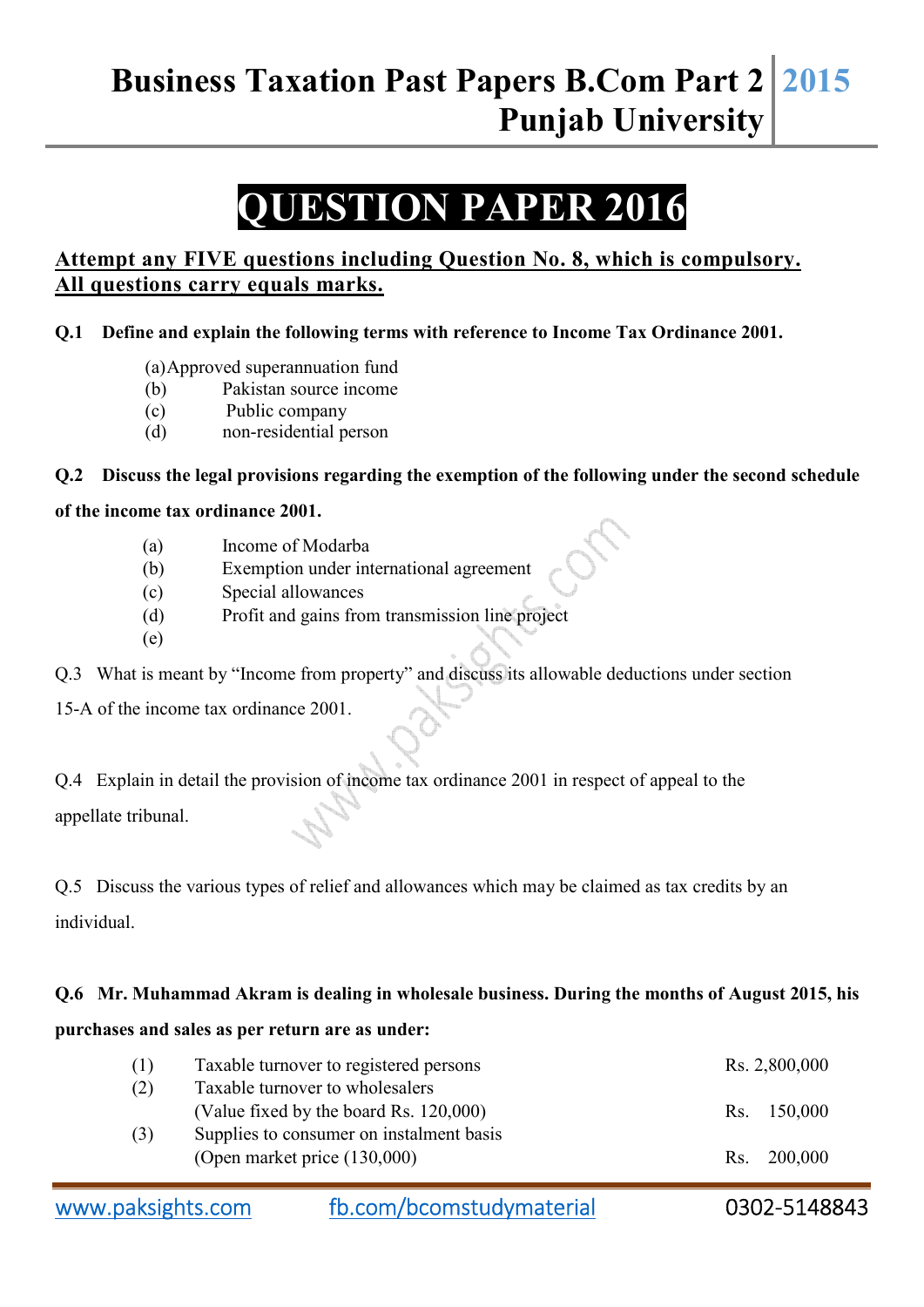## **Business Taxation Past Papers B.Com Part 2 Punjab University 2015**

| (4)  | Supplies to charitable hospital                            |     |           |  |  |
|------|------------------------------------------------------------|-----|-----------|--|--|
|      | (Consists of less than 50 beds)                            | Rs. | 350,000   |  |  |
| (5)  | Supplies to charitable hospital                            |     |           |  |  |
|      | (Consists of more than 50 beds)                            | Rs. | 200,000   |  |  |
| (6)  | Supplies to teaching hospitals of statutory universities   |     |           |  |  |
|      | (Consists of 200 beds)                                     | Rs. | 220,000   |  |  |
| (7)  | Supplies to teaching hospitals of statutory universities   |     |           |  |  |
|      | (Consists of less than 200 beds)                           | Rs. | 600,000   |  |  |
| (8)  | Free samples to customers                                  | Rs. | 180,000   |  |  |
| (9)  | Credit notes issued for taxable supplies                   | Rs. | 260,000   |  |  |
| (10) | Taxable purchases from registered persons                  |     |           |  |  |
|      | (Tax invoices available for Rs. 400,000)                   | Rs. | 500,000   |  |  |
| (11) | Imported taxed goods                                       | Rs. | 300,000   |  |  |
| (12) | Amount paid to courier company for delivering free samples |     |           |  |  |
|      | To customers (excluding the amount of sales tax)           |     | Rs.50,000 |  |  |

#### **REQUIRED:**

Determine the amount of sales tax liability in case National Tax Number is printed on bill.

Q.7 Discuss in detail the power and function of Commission Inland Revenue.

## **Q.8 The following data relates to Mr.MahidBaig for the tax year ended 30th June 2015.**

| (1)  | n Card<br>Basic salary                                               | Rs. | 500,000 |
|------|----------------------------------------------------------------------|-----|---------|
| (2)  | <b>Bonus</b>                                                         | Rs. | 100,000 |
| (3)  | Pay in lieu of leave                                                 | Rs. | 60,000  |
| (4)  | Special additional allowance                                         | Rs. | 35,000  |
| (5)  | Conveyance Allowance                                                 | Rs. | 60,000  |
| (6)  | House rent allowance                                                 | Rs. | 100,000 |
| (7)  | Donation to Al-Shifa trust specified in clause 61 of second schedule | Rs. | 15,000  |
| (8)  | Rental income                                                        | Rs. | 100,000 |
| (9)  | Property tax and insurance paid                                      | Rs. | 4,430   |
| (10) | Gain on sale of private company shares                               |     |         |

www.paksights.com fb.com/bcomstudymaterial 0302-5148843